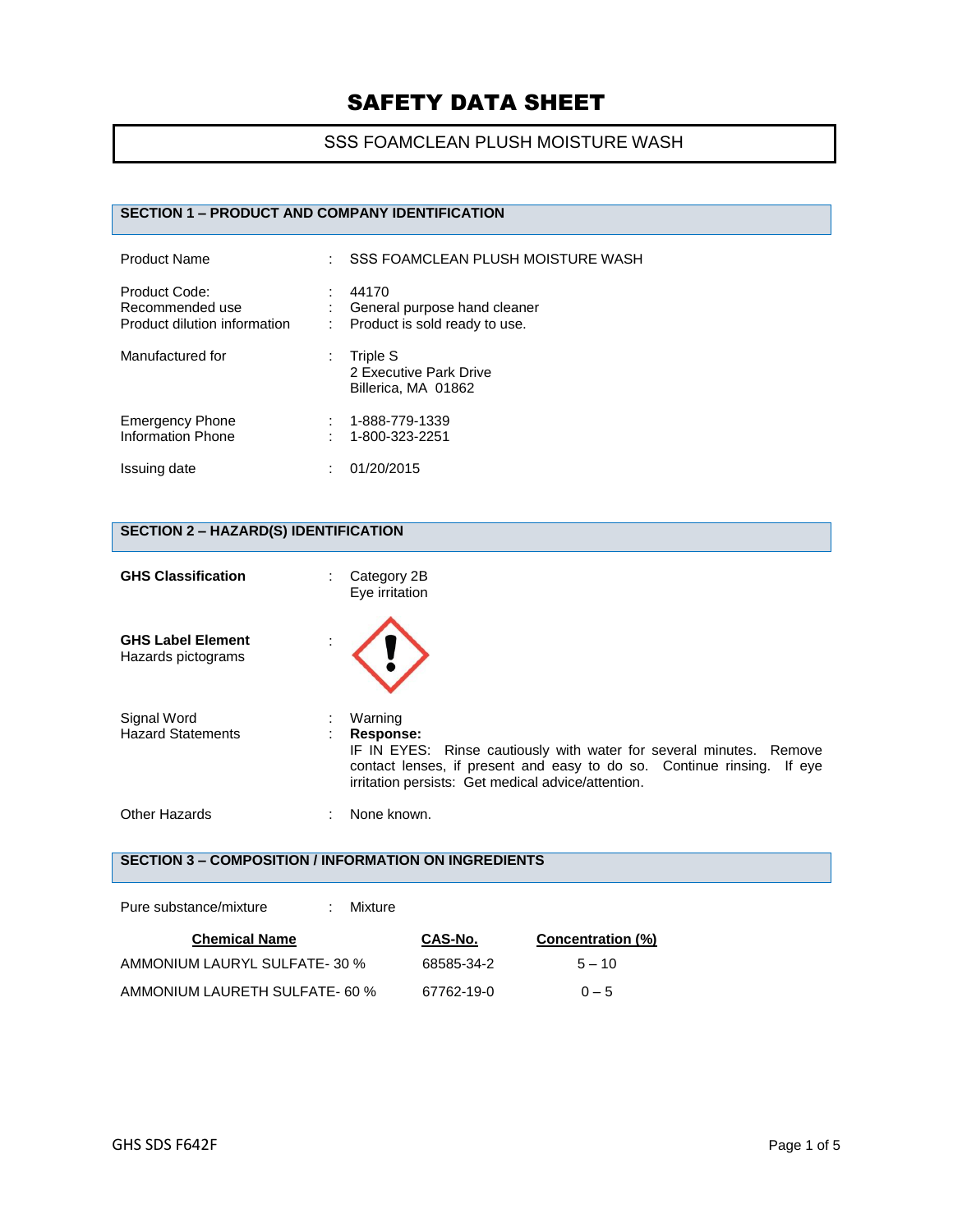# FOAMCLEAN PLUSH MOISTURE WASH

#### **SECTION 4 – FIRST AID MEASURES**

| In case of eye contact     |    | Flush eyes under eyelids with plenty of cool water for at least 15 minutes. If<br>irritation persists, seek medical/advice attention.      |
|----------------------------|----|--------------------------------------------------------------------------------------------------------------------------------------------|
| In case of skin contact    |    | : If irritation persists, wash with water.                                                                                                 |
| If ingested                |    | Contact a physician or Poison Control Center immediately. Do not induce<br>vomiting never give anything by mouth to an unconscious person. |
| If inhaled                 |    | Get medical attention if symptoms occur.                                                                                                   |
| Protection of first-aiders | ÷. | No special precautions are necessary.                                                                                                      |
| Notes to physicians        |    | Treat symptomatically.                                                                                                                     |

### **SECTION 5 – FIRE-FIGHTING MEASURES**

| Suitable extinguishing media                      |   | Use extinguishing measures that are appropriate to local circumstances and<br>the surrounding environment.                                                                          |
|---------------------------------------------------|---|-------------------------------------------------------------------------------------------------------------------------------------------------------------------------------------|
| Unsuitable extinguishing<br>media                 | ٠ | None known.                                                                                                                                                                         |
| Specific hazards during<br>firefighting           | ÷ | No flammable or combustible.                                                                                                                                                        |
| Hazardous combustions<br>products                 | ÷ | Carbon oxides                                                                                                                                                                       |
| Special protective equipment<br>for fire-fighters |   | Use personal protective equipment.                                                                                                                                                  |
| Specific extinguishing<br>methods                 |   | Fire residues and contaminated fire extinguishing water must be disposed of<br>in accordance with local regulations. In the event of fire and/or explosion do<br>not breathe fumes. |

| <b>SECTION 6 - ACCIDENTAL RELEASE MEASURES</b>    |  |                                                                                                                                  |  |  |
|---------------------------------------------------|--|----------------------------------------------------------------------------------------------------------------------------------|--|--|
| Personal precautions<br>Environmental precautions |  | : No special measures required.<br>Avoid contact of large amounts of spilled material runoff with soil and<br>surface waterways. |  |  |

# Methods of cleaning up : Absorb with inert material. Use a water rinse for final clean-up.

#### **SECTION 7 – HANDLING AND STORAGE**

| Handling | Wash hands after handling.                                    |  |
|----------|---------------------------------------------------------------|--|
| Storage  | Keep out of reach of children. Keep container tightly closed. |  |
|          | Store between 32 to 122 degrees F.                            |  |

#### **SECTION 8 – EXPOSURE CONTROLS / PERSONAL PROTECTION**

| Engineering measures | Good general ventilation should be sufficient to control workers exposure to<br>airborne contamination. |
|----------------------|---------------------------------------------------------------------------------------------------------|
| Personal protection  |                                                                                                         |
| Eyes                 | Eye protection should be used when splashing may occur.                                                 |
| Hands                | No protective equipment is needed under normal use.                                                     |
| <b>Skin</b>          | No protective equipment is needed under normal use.                                                     |
| Respiratory          | No protective equipment is needed under normal use.                                                     |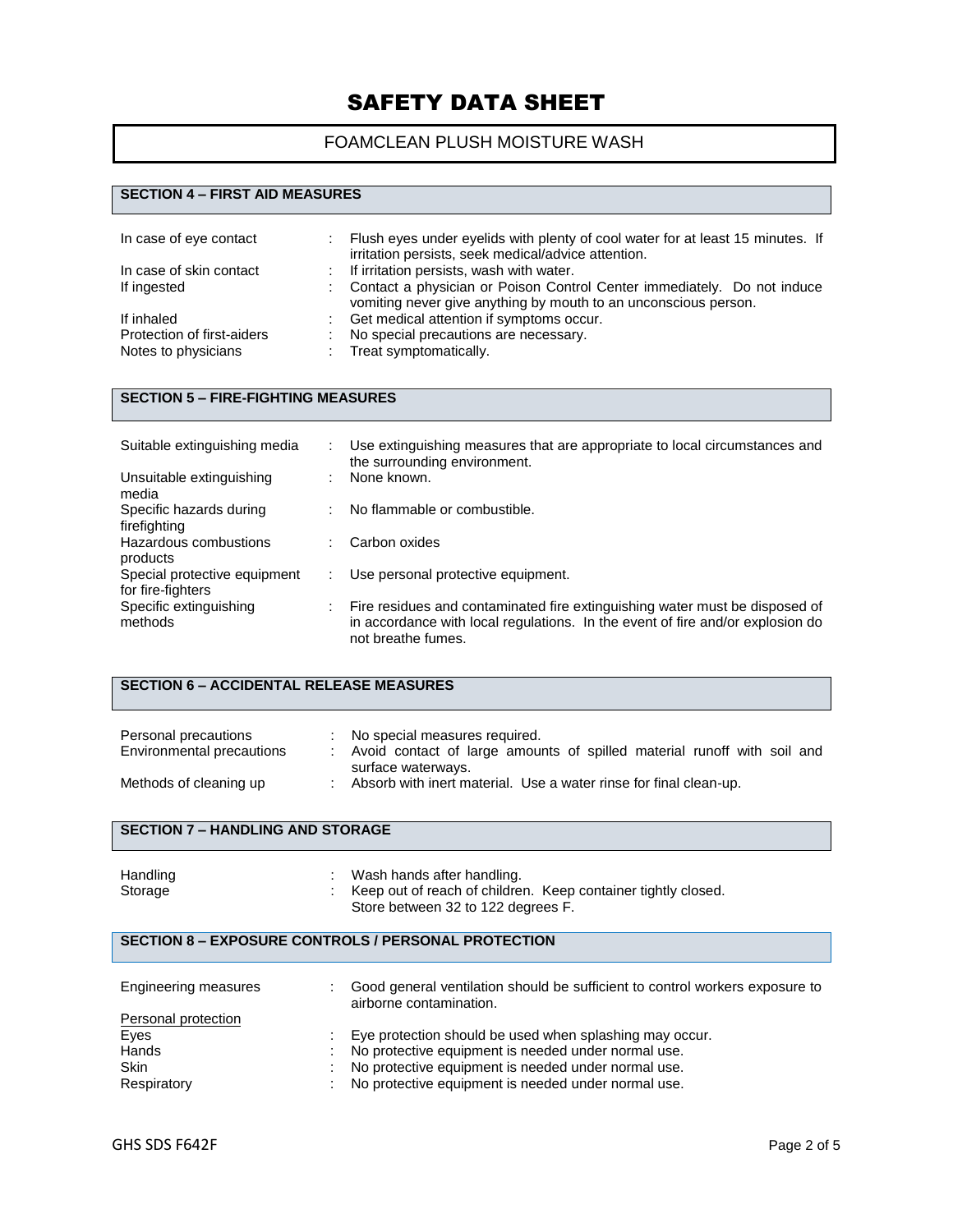# FOAMCLEAN PLUSH MOISTURE WASH

#### **SECTION 9 – PHYSICAL AND CHEMICAL PROPERTIES**

| Appearance: Water, thin medium violet liquid | Upper/lower fla          |
|----------------------------------------------|--------------------------|
| Odor: Vanilla fragrance                      | Vapor pressure           |
| Odor Threshold: No data available            | Vapor density:           |
| ph: 6.5 typical                              | Relative densit          |
| Melting point/freezing point: N/A            | Solubility (ies):        |
| Initial boiling and boiling range: N/A       | <b>Partition coeffic</b> |
| Flash point: N/A                             | Auto ignition te         |
| Evaporation rate: <1                         | Decomposition            |
| Flammability (solid, gas): No data available | Viscosity: N/A           |
|                                              |                          |

Upper/lower flammability limits: N/A Vapor pressure: N/A Vapor density: N/A Relative density: No data available. Solubility (ies): No data available. Partition coefficient: n-octanol/water: No data available. Auto ignition temperature: N/A Decomposition temperature: No data available.

# **SECTION 10 – STABILITY AND REACTIVITY**

| Stability<br>Possibility of hazardous<br>reactions                                   | ÷.<br>÷. | The product is stable under normal conditions.<br>No dangerous reaction is known under conditions of normal use. |
|--------------------------------------------------------------------------------------|----------|------------------------------------------------------------------------------------------------------------------|
| Conditions to avoid<br>Incompatible materials<br>Hazardous decomposition<br>products |          | None known.<br>None known.<br>: Carbon oxides                                                                    |

### **SECTION 11 – TOXICOLOGICAL INFORMATION**

| Information on likely routines<br>of exposure | Inhalation, eye contact, skin contact.                      |
|-----------------------------------------------|-------------------------------------------------------------|
| <b>Potential Health Effects</b>               |                                                             |
| Eyes                                          | Cause of irritation.                                        |
| <b>Skin</b>                                   | Health injuries are not known or expected under normal use. |
| Ingestion                                     | Health injuries are not known or expected under normal use. |
| Inhalation                                    | Health injuries are not known or expected under normal use. |
| Chronic exposure                              | Health injuries are not known or expected under normal use. |

#### **Experience with Human Exposure**

| Eye contact<br>Skin contact<br>Ingestion<br>Inhalation | Redness, irritation.<br>No symptoms known or expected.<br>No symptoms known or expected.<br>No symptoms known or expected. |
|--------------------------------------------------------|----------------------------------------------------------------------------------------------------------------------------|
| <b>Toxicity</b>                                        |                                                                                                                            |
| Acute oral toxicity                                    | Acute toxicity estimate: >5,000 mg/kg                                                                                      |
| Acute inhalation toxicity                              | No data available                                                                                                          |
| Acute dermal toxicity                                  | Acute toxicity estimate: >5,000 mg/kg                                                                                      |
| Skin corrosion/irritation                              | No data available                                                                                                          |
| Serious eye damage/eye<br>irritation                   | Mild eye irritation.                                                                                                       |
| Respiratory or skin<br>sensitization                   | No data available.                                                                                                         |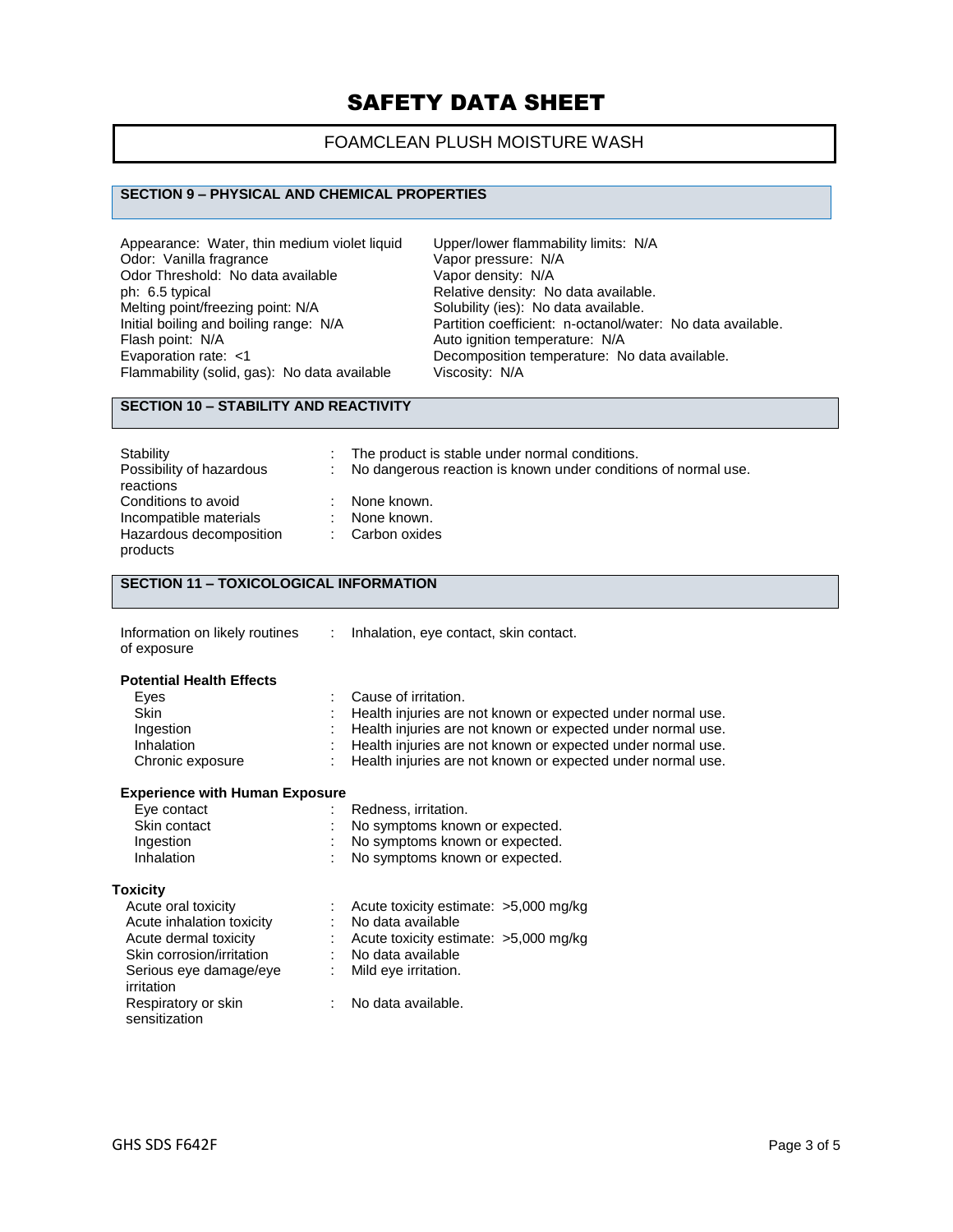#### FOAMCLEAN PLUSH MOISTURE WASH

| Carcinogenicity                             |                                                                                |  |  |  |
|---------------------------------------------|--------------------------------------------------------------------------------|--|--|--|
| <b>IARC</b>                                 | No component of this product present at levels greater than or equal to 0.1%   |  |  |  |
|                                             | is identified as a probable, possible or confirmed human carcinogen by         |  |  |  |
|                                             | IARC.                                                                          |  |  |  |
| <b>OSHA</b>                                 | No ingredient of this product presents at levels greater than or equal to 0.1% |  |  |  |
|                                             | is identified as a carcinogen or potential carcinogen by OSHA.                 |  |  |  |
| <b>NTP</b>                                  | No ingredient of this product present at levels greater than or equal to 0.1%  |  |  |  |
|                                             | is identified as a known or anticipated carcinogen by NTP.                     |  |  |  |
|                                             |                                                                                |  |  |  |
| <b>SECTION 12 - ECOLOGICAL INFORMATION</b>  |                                                                                |  |  |  |
|                                             |                                                                                |  |  |  |
|                                             |                                                                                |  |  |  |
| <b>Ecological Tests</b>                     | Data is not available.                                                         |  |  |  |
|                                             |                                                                                |  |  |  |
| <b>Environmental Impact</b>                 | The product ingredients are expected to be safe for the environment at the     |  |  |  |
|                                             | concentrations predicted under normal use and accidental spill scenarios.      |  |  |  |
|                                             | Packaging components are compatible with the conventional solid waste          |  |  |  |
|                                             | management practices.                                                          |  |  |  |
|                                             |                                                                                |  |  |  |
| <b>SECTION 13 - DISPOSAL CONSIDERATIONS</b> |                                                                                |  |  |  |
|                                             |                                                                                |  |  |  |
|                                             |                                                                                |  |  |  |
| Disposal methods                            | The product should not be allowed to enter drains, water courses or the soil.  |  |  |  |
|                                             | When possible recycling is preferred to disposal or incineration. If recycling |  |  |  |
|                                             | is not practicable, dispose of in compliance with local regulations. Dispose   |  |  |  |
|                                             | of wastes in an approved waste disposal facility.                              |  |  |  |
|                                             |                                                                                |  |  |  |
| Disposal considerations                     | Dispose of as unused product. Empty containers should be taken to an           |  |  |  |
|                                             | approved waste handling site for recycling or disposal. Do not reuse empty     |  |  |  |
|                                             | containers.                                                                    |  |  |  |
|                                             |                                                                                |  |  |  |
| <b>SECTION 14 - TRANSPORT INFORMATION</b>   |                                                                                |  |  |  |

Certain shipping modes or package sizes may have exceptions from the transport regulations. The classification provided may not reflect those exceptions and may not apply to all shipping modes or package sizes. The shipper / consignor / sender are responsible to ensure that the packaging, labeling, and markings are in compliance with the selected mode of transport.

| <b>Shipment</b> | <b>Identification Number</b> | <b>Proper Shipping Name</b> | <b>Hazardous</b><br><b>Classification</b> | <b>Packaging Group</b> |
|-----------------|------------------------------|-----------------------------|-------------------------------------------|------------------------|
| US DOT          | Not dangerous goods          | N/A                         | N/A                                       | None                   |
| IATA (Air)      | Not dangerous goods          | N/A                         | N/A                                       | None                   |
| IMDG (Vessel)   | Not dangerous goods          | N/A                         | N/A                                       | None                   |